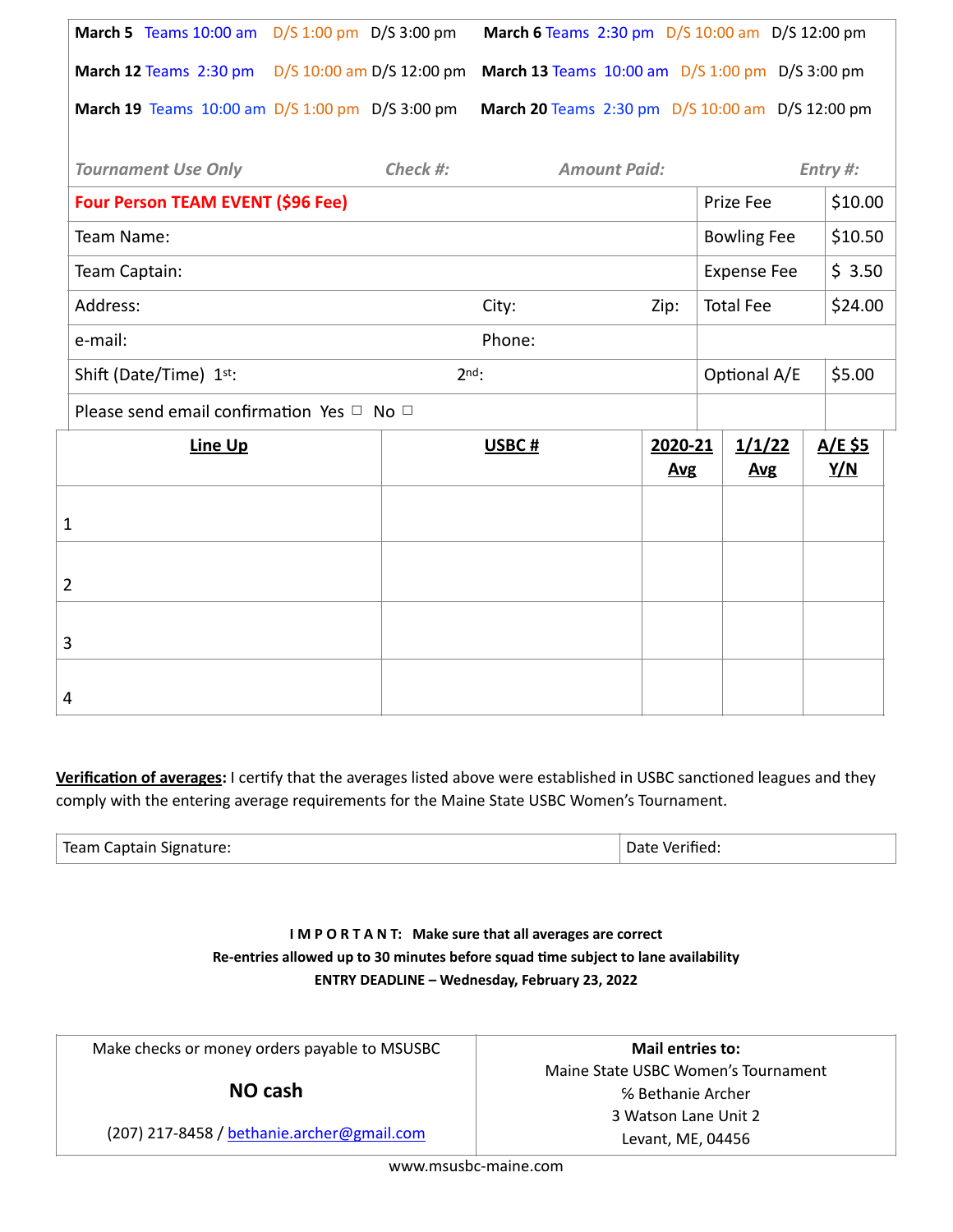



| If bowling Doubles and/or Singles only, please complete bowler information |                 |                                           |             |                                           |              |             |  |  |  |
|----------------------------------------------------------------------------|-----------------|-------------------------------------------|-------------|-------------------------------------------|--------------|-------------|--|--|--|
| <b>Doubles Event (\$48)</b>                                                |                 | USBC #(Omit if on Team Entry)             |             | 2020-21 Avg                               | 01/01/22 Avg |             |  |  |  |
| $\mathbf{1}$                                                               |                 |                                           |             |                                           |              |             |  |  |  |
| $\overline{2}$                                                             |                 |                                           |             |                                           |              |             |  |  |  |
| Address:                                                                   |                 | City:                                     |             | Zip:                                      |              |             |  |  |  |
| e-mail:                                                                    |                 | Phone:                                    |             |                                           |              |             |  |  |  |
| Shift (Date/Time) 1st:                                                     | 2 <sub>nd</sub> | Please send email confirmation Yes □ No □ |             |                                           |              |             |  |  |  |
| Doubles Event (\$48)                                                       |                 | USBC #(Omit if on Team Entry)             |             | 2020-21 Avg                               | 01/01/22 Avg |             |  |  |  |
| $\mathbf{1}$                                                               |                 |                                           |             |                                           |              |             |  |  |  |
| $\overline{2}$                                                             |                 |                                           |             |                                           |              |             |  |  |  |
| Address:                                                                   |                 | City:                                     |             | Zip:                                      |              |             |  |  |  |
| e-mail:                                                                    |                 | Phone:                                    |             |                                           |              |             |  |  |  |
| Shift (Date/Time) 1st:                                                     | 2nd:            |                                           |             | Please send email confirmation Yes □ No □ |              |             |  |  |  |
| <b>Doubles Event (\$48)</b>                                                |                 | USBC #(Omit if on Team Entry)             |             | 2020-21 Avg                               | 01/01/22 Avg |             |  |  |  |
| $\mathbf{1}$                                                               |                 |                                           |             |                                           |              |             |  |  |  |
| 2                                                                          |                 |                                           |             |                                           |              |             |  |  |  |
| Address:                                                                   |                 | City:                                     |             | Zip:                                      |              |             |  |  |  |
| e-mail:                                                                    |                 | Phone:                                    |             |                                           |              |             |  |  |  |
| Shift (Date/Time) 1st:                                                     | 2nd:            | Please send email confirmation Yes □ No □ |             |                                           |              |             |  |  |  |
| Singles Event (\$24)                                                       |                 | USBC#                                     | 2020-21 Avg | 2020-21 Avg                               | 01/01/22 Avg |             |  |  |  |
| $\mathbf{1}$                                                               |                 |                                           |             |                                           |              | Youth Yes □ |  |  |  |
| Address:                                                                   |                 | City:                                     |             | Zip:                                      |              |             |  |  |  |
| e-mail:                                                                    |                 | Phone:                                    |             |                                           |              |             |  |  |  |
| Shift (Date/Time) 1st:                                                     | 2nd:            | Please send email confirmation Yes □ No □ |             |                                           |              |             |  |  |  |
| Singles Event (\$24)                                                       |                 | USBC#                                     | 2020-21 Avg | 2020-21 Avg                               | 01/01/22 Avg |             |  |  |  |
| $\overline{2}$                                                             |                 |                                           |             |                                           |              | Youth Yes   |  |  |  |
| Address:                                                                   |                 | City:                                     |             | Zip:                                      |              |             |  |  |  |
| e-mail:                                                                    |                 | Phone:                                    |             |                                           |              |             |  |  |  |
| Shift (Date/Time) 1st:                                                     | 2nd:            |                                           |             | Please send email confirmation Yes □ No □ |              |             |  |  |  |
| <b>Singles Event (\$24)</b>                                                |                 | USBC#                                     | 2020-21 Avg | 2020-21 Avg                               | 01/01/22 Avg |             |  |  |  |
| 3                                                                          |                 |                                           |             |                                           |              | Youth Yes □ |  |  |  |
| Address:                                                                   |                 | City:                                     |             | Zip:                                      |              |             |  |  |  |
| e-mail:                                                                    |                 | Phone:                                    |             |                                           |              |             |  |  |  |